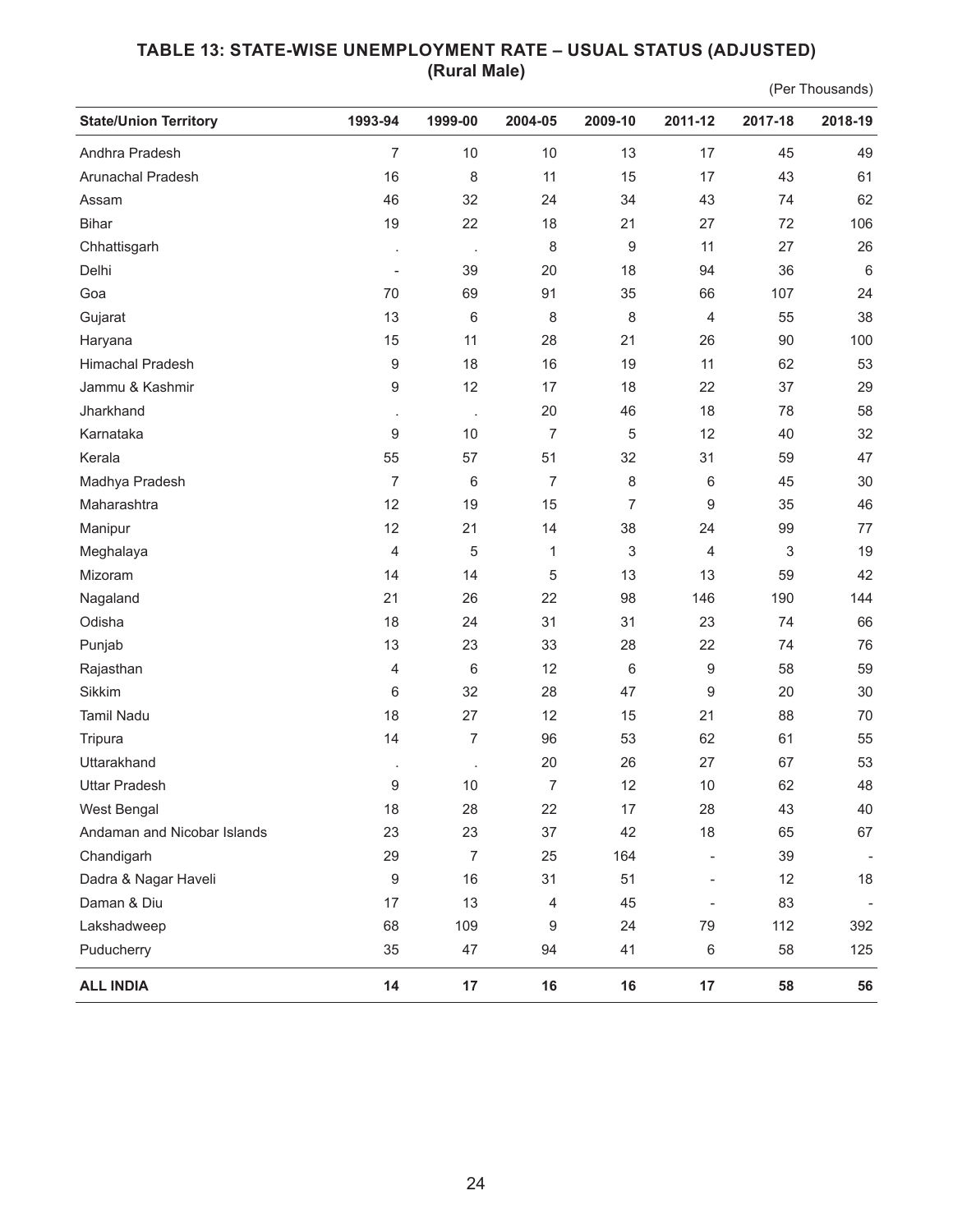## **TABLE 13: STATE-WISE UNEMPLOYMENT RATE – USUAL STATUS (ADJUSTED)** *(Contd.)*  **(Rural Female)**

(Per Thousands)

| <b>State/Union Territory</b> | 1993-94                  | 1999-00          | 2004-05                   | 2009-10          | 2011-12                  | 2017-18 | 2018-19        |
|------------------------------|--------------------------|------------------|---------------------------|------------------|--------------------------|---------|----------------|
| Andhra Pradesh               | $\mathbf{1}$             | 5                | $\overline{4}$            | $\boldsymbol{9}$ | 5                        | 23      | 39             |
| Arunachal Pradesh            | 2                        | 1                | 6                         | 8                | 16                       | 107     | 127            |
| Assam                        | 77                       | 66               | 31                        | 56               | 57                       | 143     | 68             |
| <b>Bihar</b>                 | 6                        | 5                | $\overline{2}$            | 13               | 82                       | 23      | 17             |
| Chhattisgarh                 |                          |                  | 3                         | 1                | $\sqrt{3}$               | 21      | $\overline{7}$ |
| Delhi                        | $\overline{\phantom{a}}$ | 210              | $\overline{\phantom{a}}$  |                  | $\overline{\phantom{a}}$ |         |                |
| Goa                          | 129                      | 159              | 157                       | 99               | 8                        | 210     | 197            |
| Gujarat                      | 3                        | 1                | $\overline{2}$            | $\overline{7}$   | $\overline{2}$           | 40      | 18             |
| Haryana                      | 4                        | 1                | 10                        | 11               | 17                       | 110     | 67             |
| Himachal Pradesh             | 1                        | $\overline{5}$   | 20                        | 12               | 8                        | 39      | 43             |
| Jammu & Kashmir              | 4                        | 11               | 13                        | 38               | 30                       | 54      | 60             |
| Jharkhand                    | $\blacksquare$           | $\cdot$          | 1                         | 12               | 28                       | 37      | $6\,$          |
| Karnataka                    | 4                        | 3                | 8                         | $\overline{4}$   | $\overline{4}$           | 34      | 14             |
| Kerala                       | 97                       | 130              | 201                       | 161              | 142                      | 196     | 156            |
| Madhya Pradesh               | 1                        | $\overline{2}$   | 1                         | 4                | $\overline{\phantom{a}}$ | 12      | $\overline{7}$ |
| Maharashtra                  | 3                        | $\overline{7}$   | $\ensuremath{\mathsf{3}}$ | 4                | $\sqrt{3}$               | 28      | 33             |
| Manipur                      | 7                        | 15               | $\overline{7}$            | 37               | 30                       | 178     | 156            |
| Meghalaya                    | $\overline{\phantom{a}}$ | 3                | $\mathbf 5$               | 5                | $\overline{4}$           | 9       | 21             |
| Mizoram                      | 4                        | 3                | 1                         | 15               | 27                       | 83      | 81             |
| Nagaland                     |                          | 20               | 14                        | 119              | 159                      | 334     | 214            |
| Odisha                       | 8                        | 11               | 83                        | 27               | 20                       | 53      | 42             |
| Punjab                       | 12                       | $\boldsymbol{9}$ | 49                        | 22               | 13                       | 103     | 83             |
| Rajasthan                    | $\mathbf{1}$             | 1                | $\mathbf{1}$              | $\mathbf 1$      | 4                        | 12      | 21             |
| Sikkim                       | 16                       | 19               | 15                        | 34               | 10                       | 39      | 18             |
| <b>Tamil Nadu</b>            | 6                        | 10               | 11                        | 15               | 19                       | 61      | 55             |
| Tripura                      | 58                       | 44               | 320                       | 198              | 203                      | 79      | 283            |
| Uttarakhand                  | $\cdot$                  | $\cdot$          | $\overline{4}$            | $\sqrt{2}$       | 21                       | 76      | 133            |
| <b>Uttar Pradesh</b>         | $\sqrt{3}$               | 3                | 3                         | 5                | $\overline{7}$           | 15      | 18             |
| West Bengal                  | 17                       | 28               | 33                        | 28               | 24                       | 17      | 14             |
| Andaman and Nicobar Islands  | 17                       | 68               | 123                       | 190              | 128                      | 390     | 342            |
| Chandigarh                   | 28                       |                  | 48                        | 511              |                          | 13      | 91             |
| Dadra & Nagar Haveli         | $\overline{7}$           |                  | 36                        |                  |                          |         |                |
| Daman & Diu                  |                          |                  |                           | 23               |                          |         |                |
| Lakshadweep                  | 428                      | 429              | 571                       | 256              | 435                      | 266     | 456            |
| Puducherry                   | $\overline{\phantom{0}}$ | 26               | 32                        | 13               | $10$                     | 373     | 100            |
| <b>ALL INDIA</b>             | 8                        | 10               | $18$                      | 16               | 17                       | 38      | 35             |